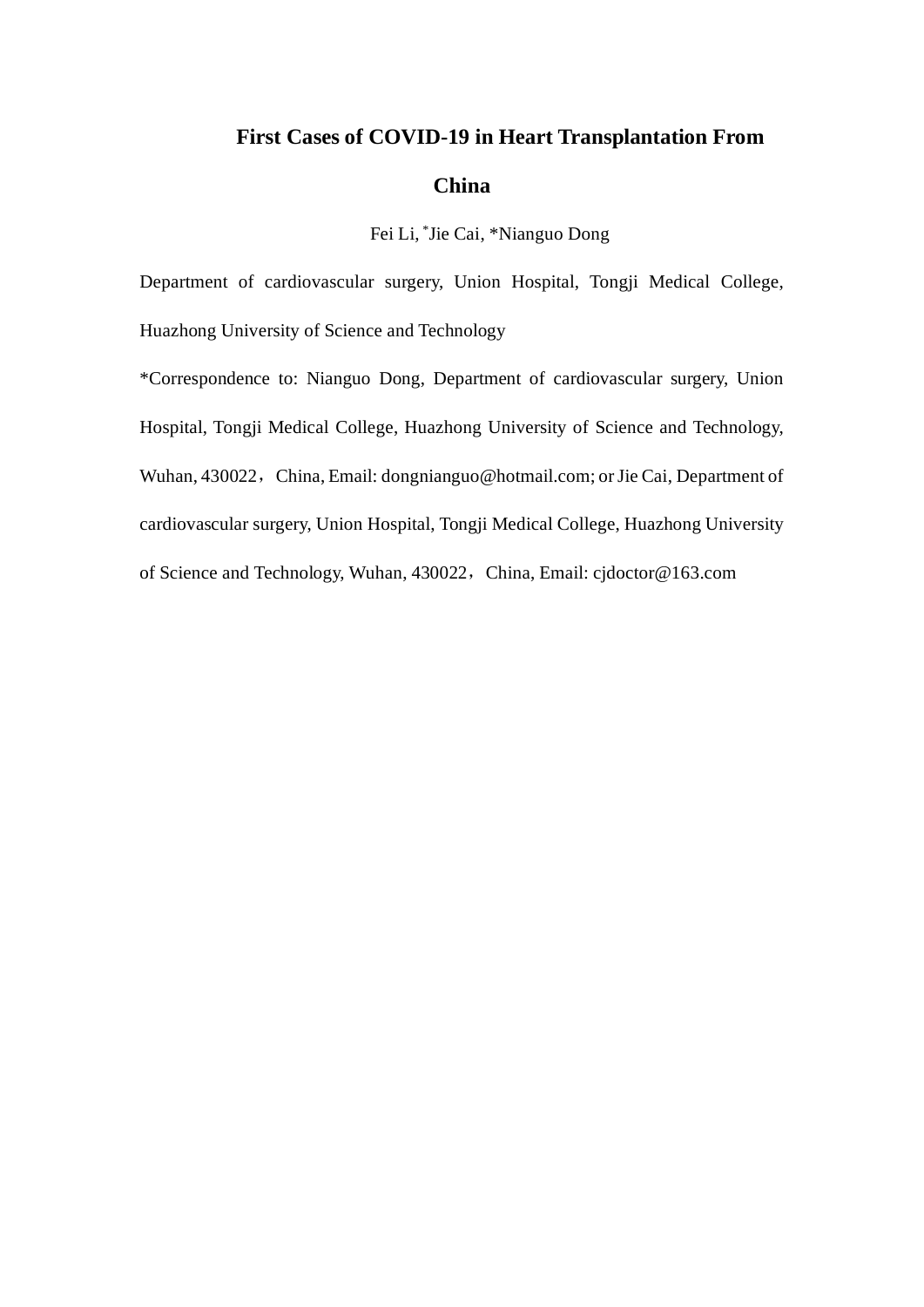Emerging studies suggest that the novel coronavirus SARS-CoV-2 and the disease it causes, COVID-19, selectively afflicts the elderly, particularly those with chronic comorbidities.1,2 Here, we report on two heart transplant recipients with COVID-19, one a severe presentation and another mild.

The first was a 51-year-old man with a heart transplant on November  $8<sup>th</sup>$ , 2003. His immunosuppression was tacrolimus 1 mg twice daily plus mycophenolate mofetil 0.5 g twice daily. The last known blood concentration of tacrolimus was 6.5 ng/ml, and cardiac allograft function was normal with a history of well controlled hypertension. On Jan 23rd 2020, he complained of intermittent fever, chills, fatigue, poor appetite and diarrhea. On examination, his temperature was 38.5℃, oxygen saturation was 99% on room air, respiratory rate of 20 breaths per minute without distress. Laboratory tests showed a white blood cell count of 4.87 x  $10^9$  /L (normal range, 4.0–10.0 x  $10^9$  /L), C Reactive Protein of 18.6 mg/L (normal range, 0-10 mg/L). Chest computed tomographic (CT) scan showed bilateral ground-glass opacities (Figure 1). He was initially treated with intravenous levofloxacin and ribavirin, but remained febrile. He was admitted to Wuhan Fifth Hospital on Jan 26<sup>th</sup> 2020 and a throat swab nucleic acid test was positive for 2019-nCoV. Moxifloxacin 0.4 g and ganciclovir 0.25 g were then given intravenously daily (and continued until Feb  $5<sup>th</sup> 2020$ ). Initially, his temperature rose to 39℃ with a dry cough on Jan 27th,2020 and oxygen saturation decreased gradually requiring oxygen nasal supplementation. Body temperature dropped to normal on Jan 29<sup>th</sup>, however oxygen saturation deteriorated, (75% without supplemental oxygen after slight activity). CT scan revealed worsening of lung lesions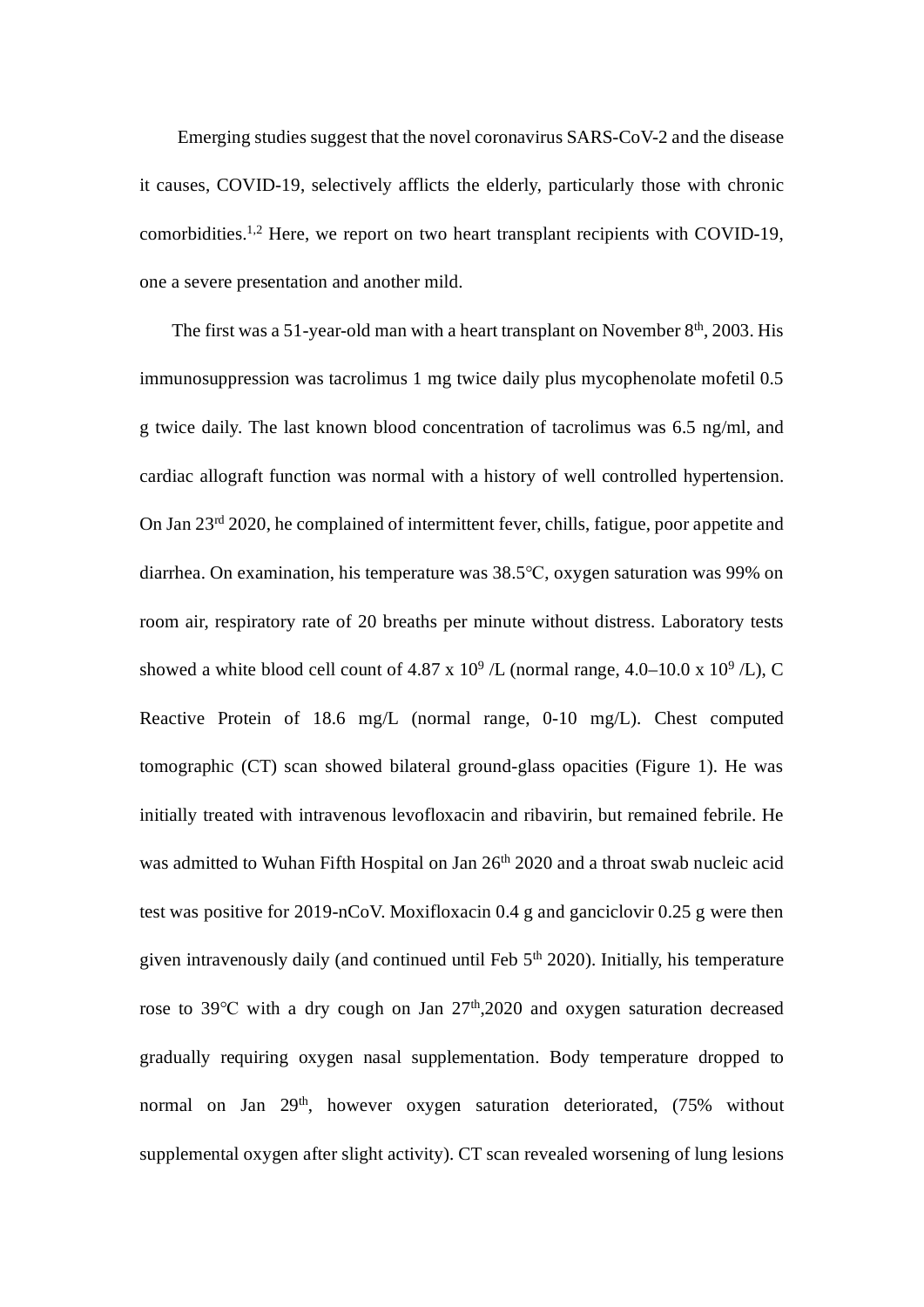(Figure 1) and oxygen was given through a face mask with improvement of oxygen saturation to 95%. Intravenous human gamma globulin  $10 \text{ g}$  / day plus methylprednisolone 80 mg/day for initiated for 5 consecutive days and other immunosuppressive drugs were held from Jan  $30<sup>th</sup>$  to Feb  $5<sup>th</sup>$ , 2020. After treatment, the patient's symptoms improved, and oxygen saturation maintained above 96% with nasal cannula oxygen. Intravenous medications were then stopped, and oral administration of moxifloxacin 0.4 g/day and arbidol (a non-nucleoside antiviral and immunomodulating drug given for influenza), at a dose of 0.2 g three times a day was administered for 5 days. Immunosuppressive and antihypertensive drugs were resumed on Feb 12<sup>th</sup>, 2020. The patient's temperature normalized for more than 20 days, without cough for 10 days and preserved oxygen saturation. Two consecutive RT-PCR throat swabs for 2019 nCoV on Feb  $14<sup>th</sup>$  and  $18<sup>th</sup>$  2020, were negative. CT scan on Feb  $24<sup>th</sup>$  showed significant resolution of lung lesions (Figure 1). The patient was discharged on Feb  $27<sup>th</sup> 2020$ . Typical imaging demonstrated dynamic progress of the disease (Figure 1). However, resolution of lung lesions lagged behind symptoms relief.

A second heart transplant male recipient aged 43-years old presented to the outpatient clinic with fever for 2 days on Jan  $25<sup>th</sup> 2020$ , exhibited mild lung lesions on CT scan, but a nucleic acid test for 2019-nCoV was positive. The patient was quarantined at home and then admitted to the hospital on Feb  $6<sup>th</sup>$ , 2020 following which he was discharged on Feb 11<sup>th</sup> when two nucleic acid tests for 2019-nCoV tested negative. (Detailed information on this patient is in Table 1).

These cases may represent the first descriptions of COVID-19 in heart transplant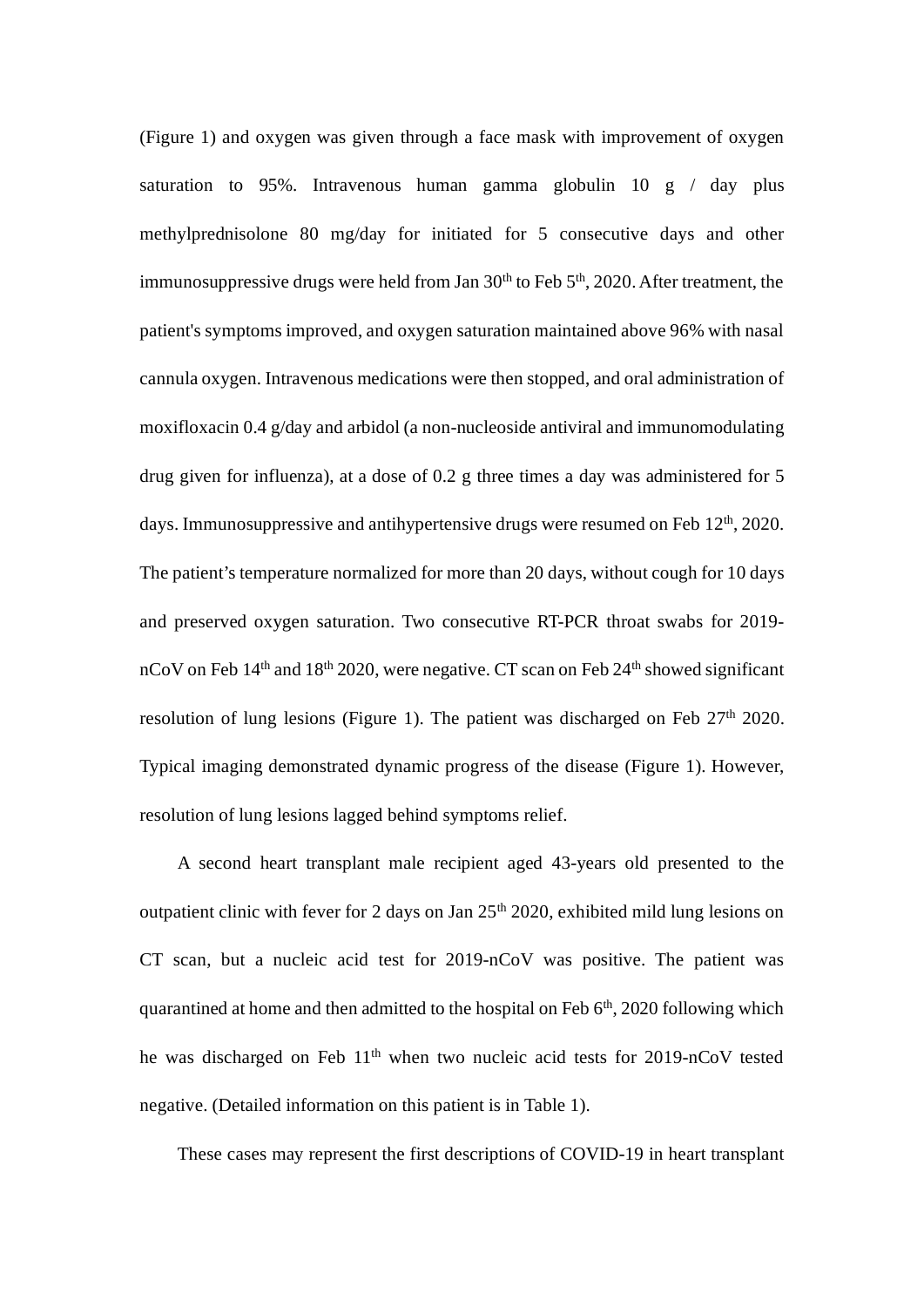recipients and suggest that presentations appear to be similar to those observed in nontransplant recipients. We have also followed 200 heart transplant patients in Hubei area by telephone and found a third confirmed patient who is currently under treatment in another hospital, but the case details are not available to us and therefore not included in our report. Whether organ transplant recipients are more susceptible to COVID-19 requires further large-scale epidemiological investigation, but the presentation pattern and resolution of the disease using the described supportive measures may serve to inform direction of care if such patients are encountered elsewhere.

## **Conflicts of interest and Funding:** None.

**Acknowledgement**: We are indebted to Dr. Qing Wu and her team of Wuhan Fifth Hospital for the diagnosis and treatment provided to the first patient.

## **References:**

- **1.** Wang D, Hu B, Hu C, et al. [Clinical Characteristics of 138 Hospitalized Patients](https://www.ncbi.nlm.nih.gov/pubmed/32031570)  With 2019 Novel [Coronavirus-Infected Pneumonia in Wuhan, China.](https://www.ncbi.nlm.nih.gov/pubmed/32031570) JAMA. Published online February 7, 2020. doi:10.1001/jama.2020.1585
- **2.** [Yang X,](https://www.ncbi.nlm.nih.gov/pubmed/?term=Yang%20X%5BAuthor%5D&cauthor=true&cauthor_uid=32105632) [Yu Y,](https://www.ncbi.nlm.nih.gov/pubmed/?term=Yu%20Y%5BAuthor%5D&cauthor=true&cauthor_uid=32105632) [Xu J,](https://www.ncbi.nlm.nih.gov/pubmed/?term=Xu%20J%5BAuthor%5D&cauthor=true&cauthor_uid=32105632) et al. Clinical course and outcomes of critically ill patients with SARS-CoV-2 pneumonia in Wuhan, China: a single-centered, retrospective, observational study. [Lancet Respir Med.](https://www.ncbi.nlm.nih.gov/pubmed/?term=you+shang+and+lancet) Published February 24, 2020 DOI:https://doi.org/10.1016/S2213-2600(20)30079-5